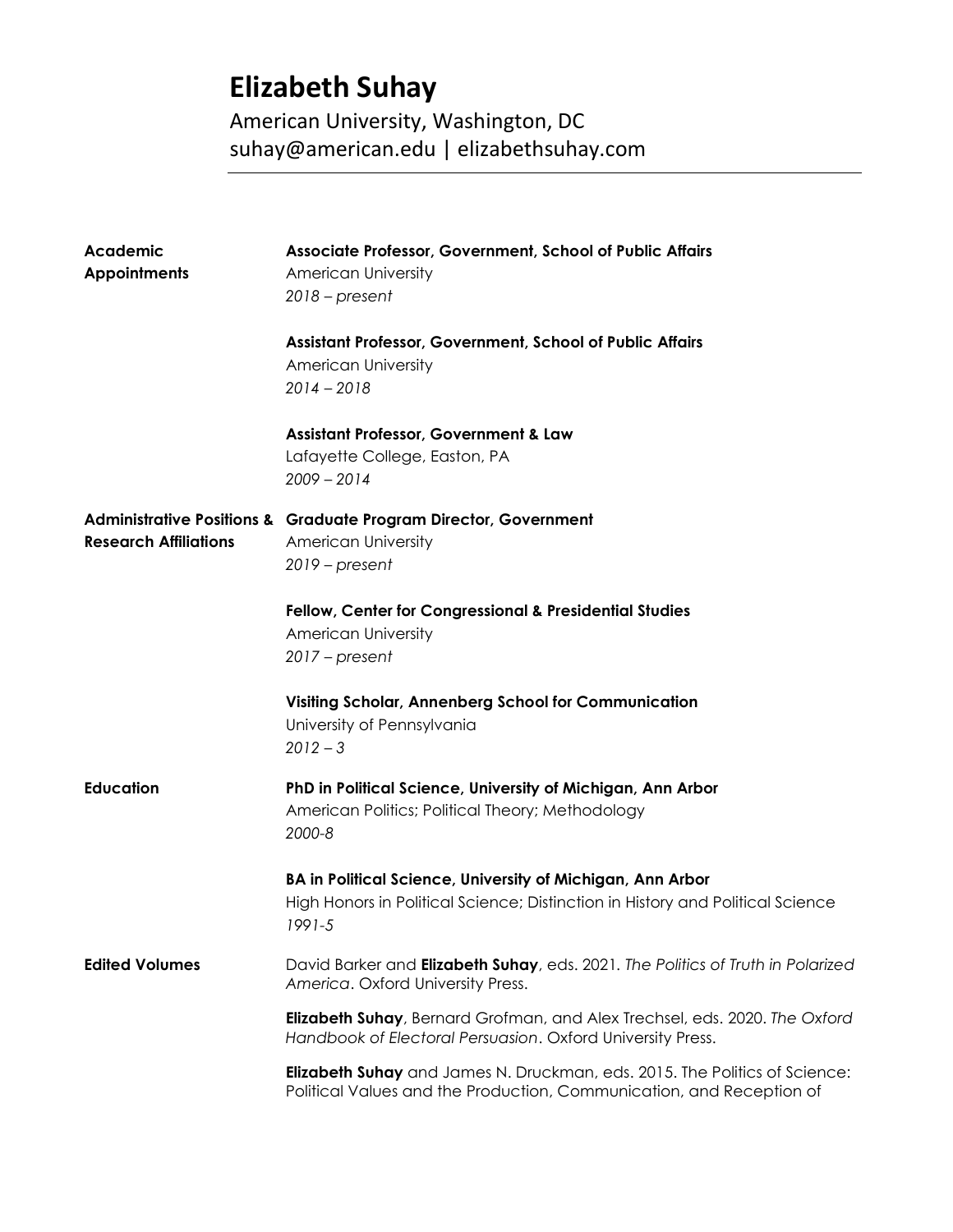Scientific Knowledge. *The ANNALS of the American Academy of Political and Social Science 658*.

**Journal Articles Elizabeth Suhay**, Mark Tenenbaum, and Austin Bartola. Forthcoming. Explanations for Inequality and Partisan Polarization in the U.S., 1980-2020. *The Forum: A Journal of Applied Research in Contemporary Politics*.

> **Elizabeth Suhay**, Aparna Soni, Claudia Persico, and Dave E. Marcotte. Forthcoming. Americans' Trust in Government and Health Behavior during the COVID-19 Pandemic. *RSF: The Russell Sage Foundation Journal of the Social Sciences*.

Meri Long, Ryan Dawe, and **Elizabeth Suhay**. 2021. Gender Attitudes and Candidate Preferences in the 2016 US Presidential Primary and General Election. *Politics & Gender*. DOI: https://doi.org/10.1017/S1743923X21000155

Elizabeth Suhay, Marko Klasnja, and Gonzalo Rivero. 2021. Ideology of Affluence: Explanations for Inequality and Economic Policy Preferences among Rich Americans. *The Journal of Politics 83*(1): 367–380.

Winner *2018* APSA Class & Inequality "best paper" award

Karen L. Akerlof, Taryn Bromser-Kloeden, Kristin Timm . . . **Elizabeth Suhay**  [multi-author publication]. 2021. Categorizing Professionals' Perspectives on Environmental Communication with Implications for Graduate Education. *Environmental Communication*.

Sarah Croco, **Elizabeth Suhay**, Rachel Blum, Lilliana Mason, Hans Noel, Jonathan Ladd, and Michael Bailey. 2019. Student-Run Exit Polls 101. *PS: Political Science and Politics 52*(2): 361–366.

Benjamin Toff and **Elizabeth Suhay**. 2018. Partisan Conformity, Social Identity, and the Formation of Policy Preferences. *International Journal of Public Opinion Research 31*(2): 349–367.

**Elizabeth Suhay** and Cengiz Erisen. 2018. The Role of Anger in the Biased Assimilation of Political Information. *Political Psychology 39*(4): 793–810.

**Elizabeth Suhay** and Jeremiah Garretson. 2018. Science, Sexuality, and Civil Rights: Does Information on the Causes of Sexual Orientation Change Attitudes? *The Journal of Politics 80*(2): 692–696.

**Elizabeth Suhay**, Emily Bello-Pardo, and Brianna Maurer. 2017. The Polarizing Effects of Online Partisan Criticism: Evidence from Two Experiments. *International Journal of Press/Politics 23*(1): 95–115.

Alexandre Morin-Chasse, **Elizabeth Suhay**, and Toby Jayaratne. 2017. Discord over DNA: Politically Contingent Responses to Scientific Research on Genes and Race. *Journal of Race, Ethnicity, and Politics 2*(2): 260–299.

**Elizabeth Suhay**. 2017. The Politics of Scientific Knowledge. In *Oxford Research Encyclopedia of Communication*, Jon Nussbaum, ed. New York: Oxford University Press.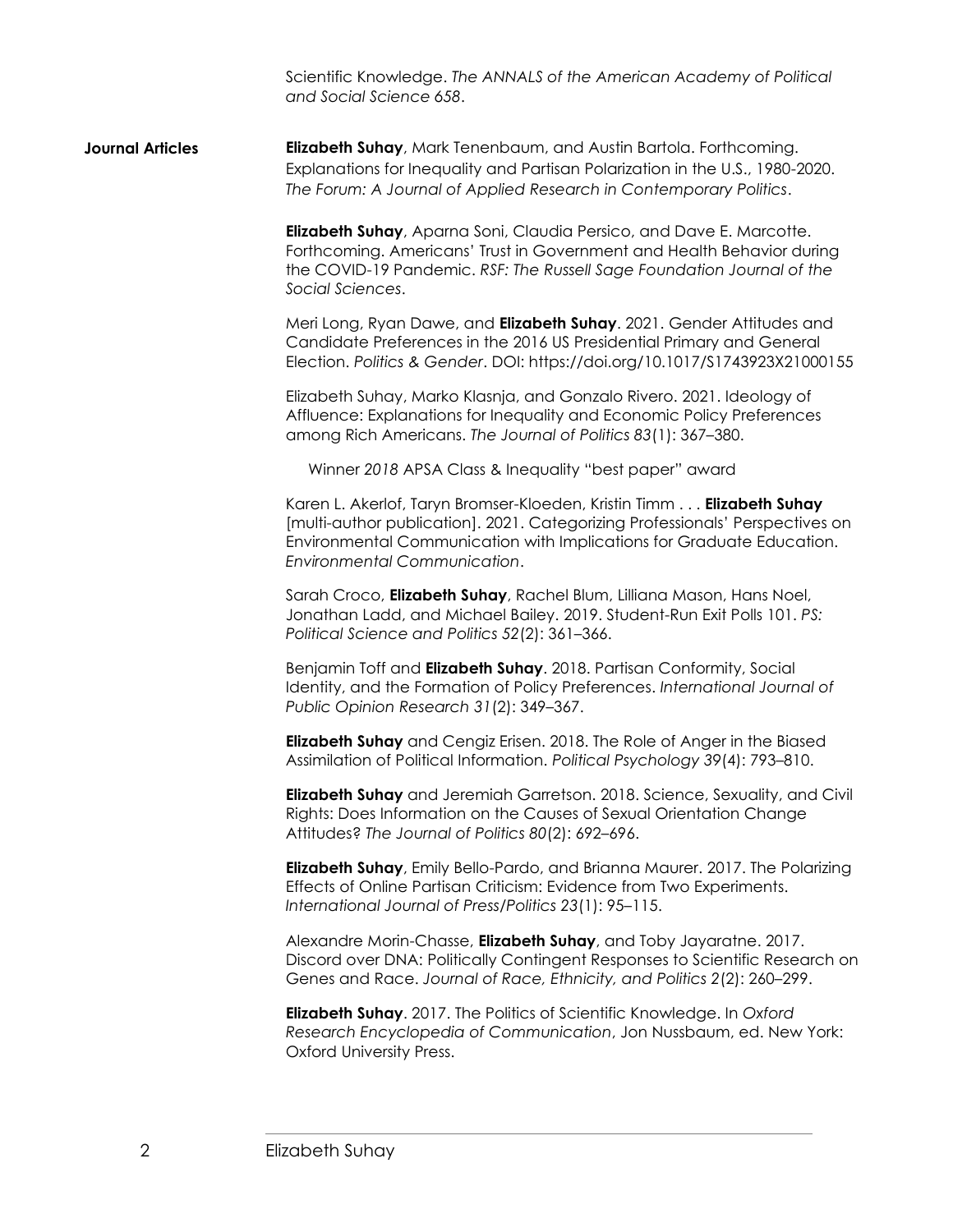**Elizabeth Suhay**, Mark Brandt, and Travis Proulx. 2016. Lay Belief in Biopolitics and Political Prejudice. *Social Psychological and Personality Science 8*(2): 173–182.

Jeremiah Garretson and **Elizabeth Suhay**. 2016. Scientific Communication about Biological Influences on Homosexuality and the Politics of Gay Rights. *Political Research Quarterly 69*(1): 17–29.

**Elizabeth Suhay**, Brian Calfano, and Ryan Dawe. 2016. Social Norms, Dual Identities, and National Attachment: How the Perceived Patriotism of Group Members Influences Muslim Americans. *Politics, Groups, & Identities 4*(1): 63– 83.

**Elizabeth Suhay**, Allyson Blackwell, Cameron Roche, and Lucien Bruggeman. 2015. Forging Bonds and Burning Bridges: Polarization and Incivility in Blog Discussions about Occupy Wall Street. *American Politics Research 43*(4): 643–679.

**Elizabeth Suhay**. 2015. Explaining Group Influence: The Role of Identity and Emotion in Political Conformity and Polarization. *Political Behavior 37*(1): 221–251.

**Elizabeth Suhay** and Toby Jayaratne. 2013. Does Biology Justify Ideology? The Politics of Genetic Attribution. *Public Opinion Quarterly 77*(2): 497–521.

Marc Hetherington and **Elizabeth Suhay**.2011. Authoritarianism, Threat, and Americans' Support for the War on Terror. *American Journal of Political Science 55*(3): 546–560.

Ted Brader, Nicholas Valentino, and **Elizabeth Suhay**. 2008. What Triggers Public Opposition to Immigration? Anxiety, Group Cues, and Immigration Threat. *American Journal of Political Science 52*(4): 959–978.

Reprinted in Howard Lavine, ed. *2010*. *Political Psychology, Volume II: Public Opinion and Mass Political Behavior*. Sage.

**Other Publications** Dave E. Marcotte and **Elizabeth Suhay**. 2021. An Initial Evaluation of the Societal Experts Action Network (SEAN) 2020-2021. School of Public Affairs, American University.

> **Elizabeth Suhay**, Bernard Grofman, and Alex Trechsel. 2020. A Framework for the Study of Electoral Persuasion. In Suhay, Grofman, and Trechsel (eds.), *The Oxford Handbook of Electoral Persuasion*. Oxford University Press.

**Elizabeth Suhay**, Emily Cloyd, Erin Heath, and Erin Nash. 2019. *Recommended Practices for Science Communication with Policymakers*. School of Public Affairs/American University and American Association for the Advancement of Science.

**Elizabeth Suhay** and Brianna Maurer. 2018. Authoritarianism in the Public. In *Oxford Bibliographies in Political Science*, Sandy Maisal, ed.

**Elizabeth Suhay**. 2017. Genetic Essentialism. In *The SAGE Encyclopedia of Political Behavior*. Fathali M. Moghaddam, ed. Sage Publications: 323–325.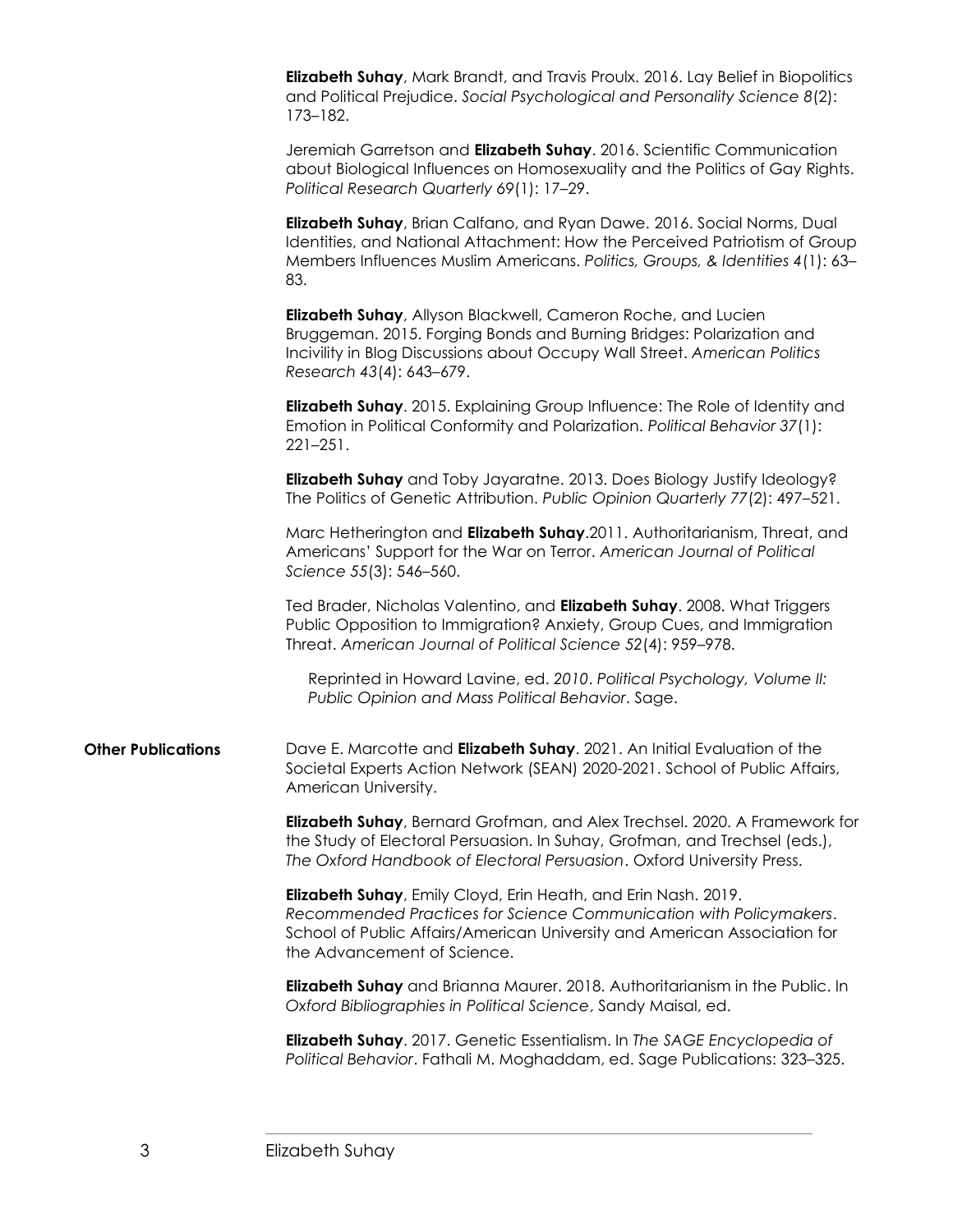|                        | <b>Elizabeth Suhay.</b> 2017. Review of Anxious Politics: Democratic Citizenship in<br>a Threatening World by Bethany Albertson and Shana Kushner Gadarian.<br>Public Opinion Quarterly 81(1): 196-198.                    |
|------------------------|----------------------------------------------------------------------------------------------------------------------------------------------------------------------------------------------------------------------------|
|                        | Elizabeth Suhay. 2016. Review of The Hidden Agenda of the Political Mind:<br>How Self-Interest Shapes Our Opinions and Why We Won't Admit It by Jason<br>Weeden and Robert Kurzban. Perspectives on Politics 14(1): 36-38. |
|                        | Toby Jayaratne and Elizabeth Suhay. 2015. Genetic, environmental, and<br>choice causal attribution survey measures. Published in PsycTESTS database.                                                                       |
|                        | Elizabeth Suhay. 2011-12. Review of Behind the Backlash: Muslim Americans<br>After 9/11 by Lori Peek. Political Science Quarterly 126(4): 708-710.                                                                         |
|                        | Scott E. Page and Elizabeth Suhay. 2006. A Decision-Making Guide to the<br>Michigan Civil Rights Initiative. Ann Arbor: University of Michigan.                                                                            |
| <b>Book Manuscript</b> | Debating the American Dream: How Beliefs about the Causes of Inequality<br>Polarize U.S. Politics                                                                                                                          |
| <b>Working Papers</b>  | Unemployment and Trust in Government (with Claudia Persico, Dave E.<br>Marcotte, and Aparna Soni)                                                                                                                          |
|                        | Democratic Competence amid Scientific Advance: Stability and Structure<br>in Americans' Views about Genetic Biobanks (with Meredith Dost and<br>Jennifer Hochschild)                                                       |
|                        | Conducting Interview Projects in the U.S. Congress: Methodological Advice<br>from Experts in the Field (with Daniel Steiman)                                                                                               |
|                        | Credentialed Contrarians: The Politics of Climate Change Expertise in<br>Congress (with Nathan Lee, Sara Yeganeh, and Erin Nash)                                                                                           |
| <b>External Grants</b> | National Science Foundation grant for "Societal Trust and Health amidst<br>COVID-19, and an Evaluation Framework for the Societal Experts Action<br>Network (SEAN)" (\$200,000). 2020.                                     |
|                        | National Science Foundation grant for "Developing Approaches to the<br>Study of Information" (\$40,500), with David Barker. 2018.                                                                                          |
|                        | National Academy of Sciences (with support from Rita Allen Foundation)<br>grant for "Evidence-Based Science Communication to Policymakers"<br>$($37,500)$ . 2017.                                                          |
|                        | Russell Sage Foundation grant for "The Politics of Genetic Explanations for<br>Social Inequality" (\$40,800). 2016.                                                                                                        |
|                        | Time-Sharing Experiments for Social Sciences (TESS) award, with Jeremiah<br>Garretson. 2013.                                                                                                                               |
|                        | Time-Sharing Experiments for Social Sciences (TESS) award, with Ted Brader<br>& Nicholas Valentino. 2003.                                                                                                                  |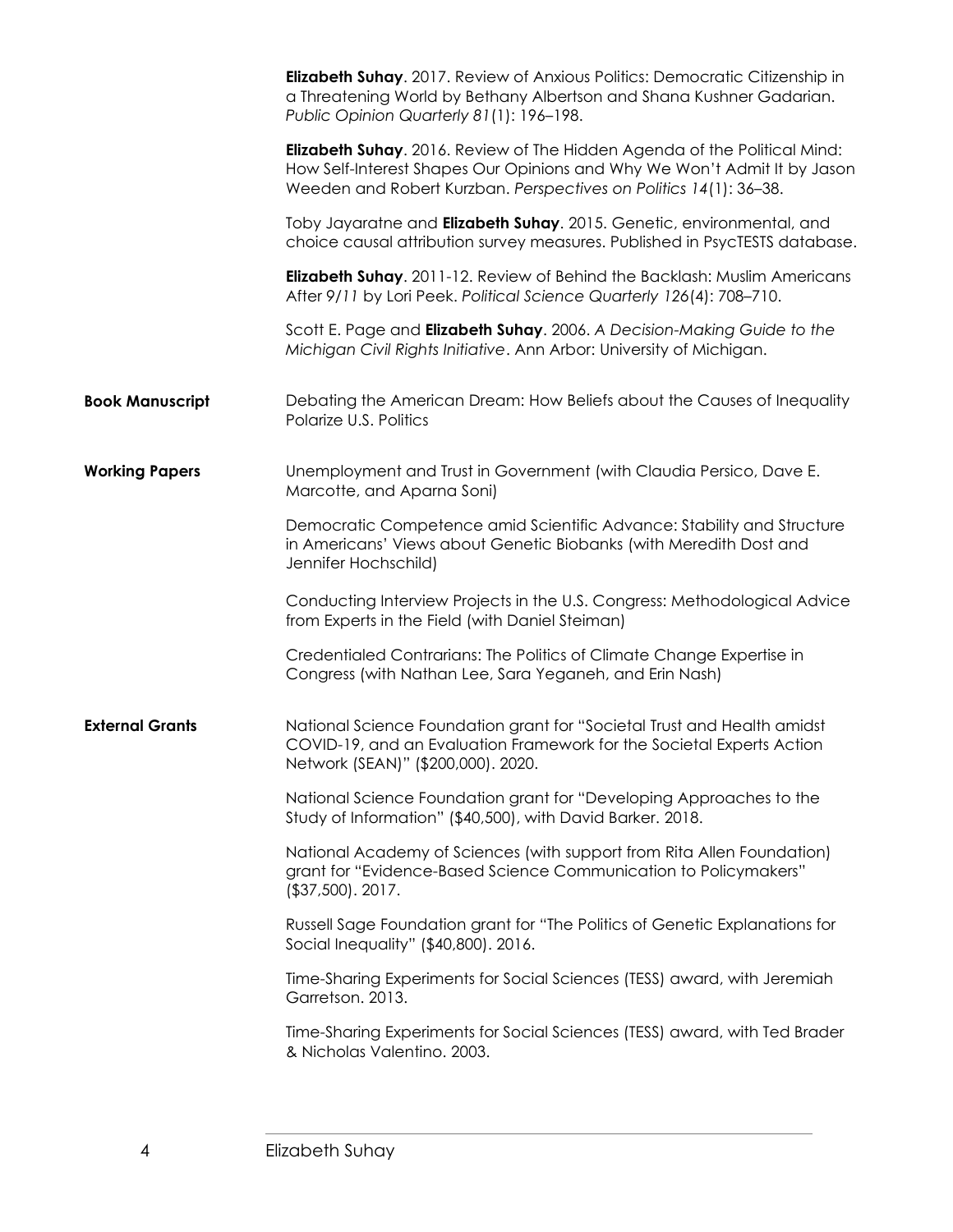| <b>Internal Grants</b>                      | Excellence with Impact grant for "Improving Science Communication with<br>Policymakers" event, School of Public Affairs, American University. 2019.                                                                                                 |
|---------------------------------------------|-----------------------------------------------------------------------------------------------------------------------------------------------------------------------------------------------------------------------------------------------------|
|                                             | Junior Faculty Research Grant, School of Public Affairs, American University.<br>2017 & 2018.                                                                                                                                                       |
|                                             | Excellence with Impact grant for "Politics of Science" event, School of<br>Public Affairs, American University. 2015.                                                                                                                               |
|                                             | Academic Research Committee Grant, Lafayette College. 2012 & 2013.                                                                                                                                                                                  |
|                                             | Thesis Grant, Political Science & Rackham Graduate School, University of<br>Michigan. 2006 & 2007.                                                                                                                                                  |
| <b>Awards &amp;</b><br><b>Fellowships</b>   | Outstanding Teaching by a Tenured Faculty Member, School of Public<br>Affairs, American University. 2020.                                                                                                                                           |
|                                             | Excellence with Impact Faculty Award, School of Public Affairs, American<br>University. 2015.                                                                                                                                                       |
|                                             | Richard King Mellon Research Fellowship, Lafayette College. 2010.                                                                                                                                                                                   |
|                                             | Roberta Sigel Early Career Scholar Paper Award, Int'l Society of Political<br>Psychology. 2008.                                                                                                                                                     |
|                                             | Rackham Graduate School One-Term Dissertation Fellowship, University of<br>Michigan. 2008.                                                                                                                                                          |
|                                             | Outstanding Graduate Student Instructor Award, Political Science, University<br>of Michigan. 2006.                                                                                                                                                  |
|                                             | Gerald R. Ford Fellowship, Political Science, University of Michigan. 2005–7.                                                                                                                                                                       |
|                                             | Connelly Award Fellowship, Political Science, University of Michigan. 2004.                                                                                                                                                                         |
|                                             | Summer Awards for Faculty/Student Collaboration, with Professor Donald R.<br>Kinder, Political Science, University of Michigan. 2003 & 2004.                                                                                                        |
|                                             | Angus B. Campbell Research Fellowship, Survey Research Center, Institute<br>for Social Research, University of Michigan. 2002-3.                                                                                                                    |
|                                             | National Science Foundation Graduate Research Fellowship Honorable<br>Mention, 2002.                                                                                                                                                                |
|                                             | Horace H. Rackham Regents Fellowship, University of Michigan. 2000-2.                                                                                                                                                                               |
| Invited Lectures, Talks,<br><b>Webinars</b> | "Americans' Trust in Government and Health Behavior amidst the COVID-19<br>Pandemic" (with Aparna Soni, Claudia Persico, and Dave Marcotte). The<br>Social and Political Impact of Covid-19 in the United States, Russell Sage<br>Foundation, 2022. |
|                                             | "Recommendations for Science Communication with Policymakers Based<br>on a U.S. Research Study." Science Communication online course,<br>CampusIL (Israel), 2021.                                                                                   |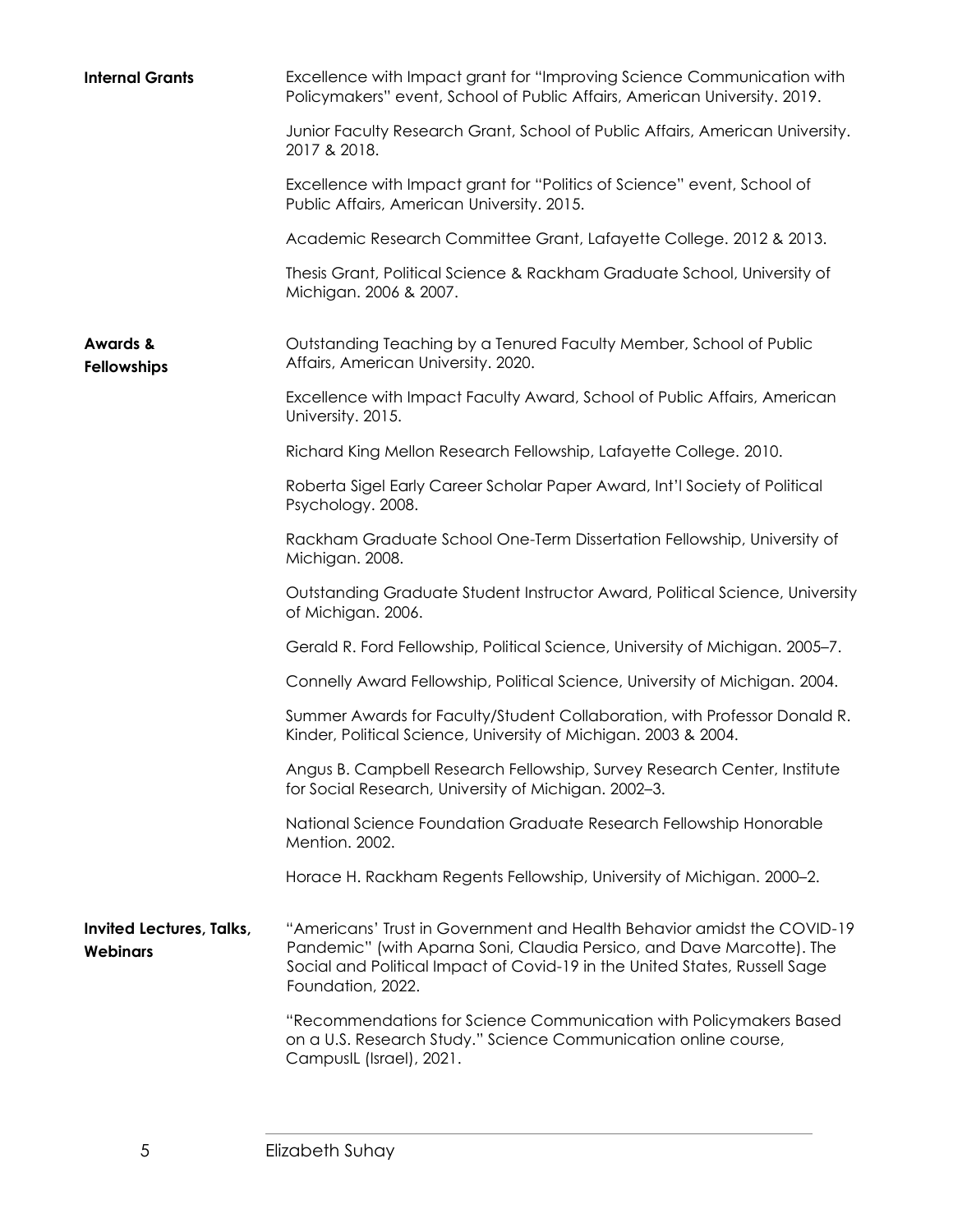"How and Why Genetic Explanations Correlate with Political Attitudes." Thinking Morally about Genetics & Agency Conference, Columbia University, Dec 2019.

"Opportunities & Risks in Commercial Science Communication with the Public." Reconceptualizing the Challenges of Direct-to-Consumer Health Products, Banbury Center, Cold Spring Harbor, NY, Oct 2019.

"Evidence-based Science Communication with Policymakers" (with Emily Cloyd, Erin Heath, & Erin Nash). Sage Webinar, July 2019.

"How Parties Influence Science Communication in Congress." School of Media & Public Affairs, George Washington University, April 2019.

"Ideology of Affluence: Explanations for Inequality and Political Attitudes among Rich Americans." Center for the Study of Democratic Institutions, Vanderbilt University, April 2019.

"Communicating Science with Policymakers in a Polarized Environment." Communicating Science Seminar, American Association for the Advancement of Science Annual Meeting, Washington, D.C., Feb 2019.

"Communicating Science in a Politically Polarized Environment." Stem Cell Research Center, University of California, Irvine, Jan 2019.

"How Americans on the Left & Right Explain Socioeconomic Inequality." Department of Government and Politics, University of Maryland, Nov 2018.

"How Americans on the Left & Right Explain Socioeconomic Inequality." Center for the Study of Democratic Citizenship, McGill University, Nov 2018.

"Evidence-based Science Communication with Policymakers." National Academy of Sciences Sackler Colloquium, Washington, D.C., Nov 2017.

"The Ideology of Affluence: How the Rich Explain Inequality, and Why It Matters." Center for Political Studies, University of Michigan, May 2017.

"The Politics of Causal Explanations for Inequality." Center for Neuroscience & Society, University of Pennsylvania, Jan 2017.

"Science, Ideology, & the Public." Consortium for Socially Relevant Philosophy of/in Science and Engineering, University of Texas, Dallas, May 2016.

"Bias, Research, and the Art and Science of Effective Communication." AcademyHealth National Health Policy Conference, Washington, D.C., Feb 2016.

"Science, Sexuality, and Civil Rights: Does Research on the Causes of Homosexuality Have a Political Impact?" Political Psychology Preconference, Society for Personality and Social Psychology, San Diego, CA, Jan 2016.

"Political Conformity: Evidence & Mechanisms." Political Persuasion Conference, University of California, Irvine, Laguna Beach, CA, Jan 2016.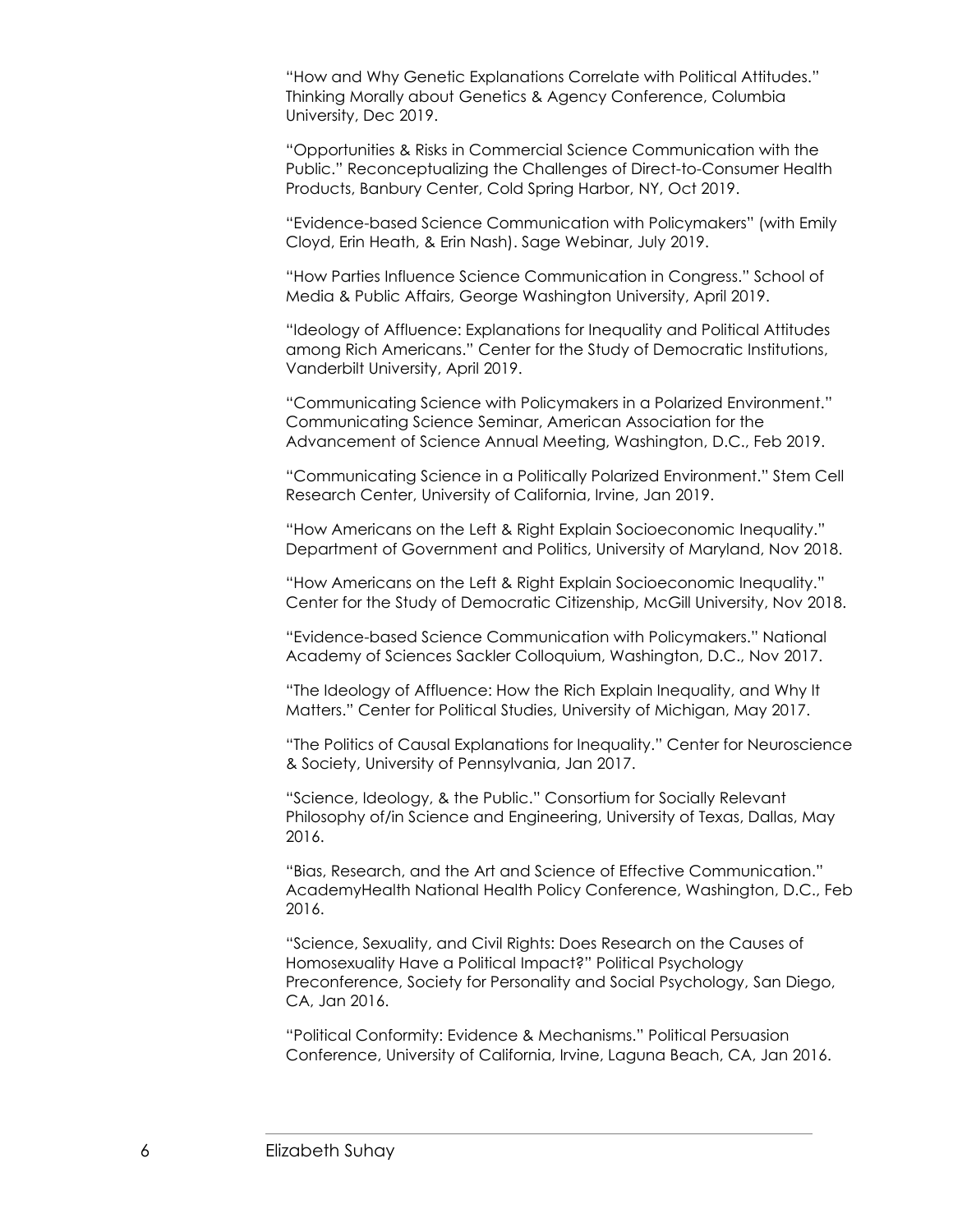"Politics in Science/Science in Law: Consuming Science Responsibly in the Courtroom, Legislature, and Public Sphere" (with Dan Kahan & Francis Shen). Sage Webinar, May 2015.

"The Politics of Biology: Political Opinion & the Perceived Causes of Inequality." Department of Government, Georgetown University, Feb 2015.

"United in our Differences: Ideological Polarization in On-Line Posts about Occupy Wall Street." Annenberg School for Communication, University of Pennsylvania, Oct 2012.

Democratic Competence amid Scientific Advance: Stability and Structure in Americans' Views about Genetic Biobanks (w/ Meredith Dost and Jennifer Hochschild)

- International Society of Political Psychology, July *11*–*13*, *2021*
- American Political Science Association, Washington, DC, Sept *30* Oct *3*, *2021*

Communication between Congress and Outside Experts: Perspectives from Members of Congress, Congressional Staff, and Scientists (w/ Michael Heseltine)

• American Political Science Association, Washington, DC, Sept *10*– Sept *13*, *2020*

How Americans Explain Inequality, and Why It Matters

• International Society of Political Psychology, July *14*–*16*, *2020*

How Partisan Politics Does and Doesn't Bias Scientific Communication in Congress (w/ Sara Yeganeh, Nathan Lee, Erin Nash)

• American Political Science Association, Washington, DC, Aug *29*– Sept *1*, *2019*

How Americans on the Left and Right Explain Inequality

- American Political Science Association, Boston, MA, Aug *30*–Sept *2*, *2018*
- Midwest Political Science Association, Chicago, IL, Apr *4*–*7*, *2019*

The Politics of Scientific Communication in Congress: An Analysis of Congressional Expert Testimony on Climate Science (w/ Sara Yeganeh, Nathan Lee, Erin Nash)

- American Political Science Association, Boston, MA, Aug *30*–Sept *2*, *2018*
- Midwest Political Science Association, Chicago, IL, Apr *4*–*7*, *2019*

The Political Preferences of the Wealthy in the U.S. and the Netherlands (w/ Marko Klasnja, Paul Smeets, Gonzalo Rivero)

• Midwest Political Science Association, Chicago, IL, Apr *5*–*8*, *2018*

**Conference Presentations (since 2017)**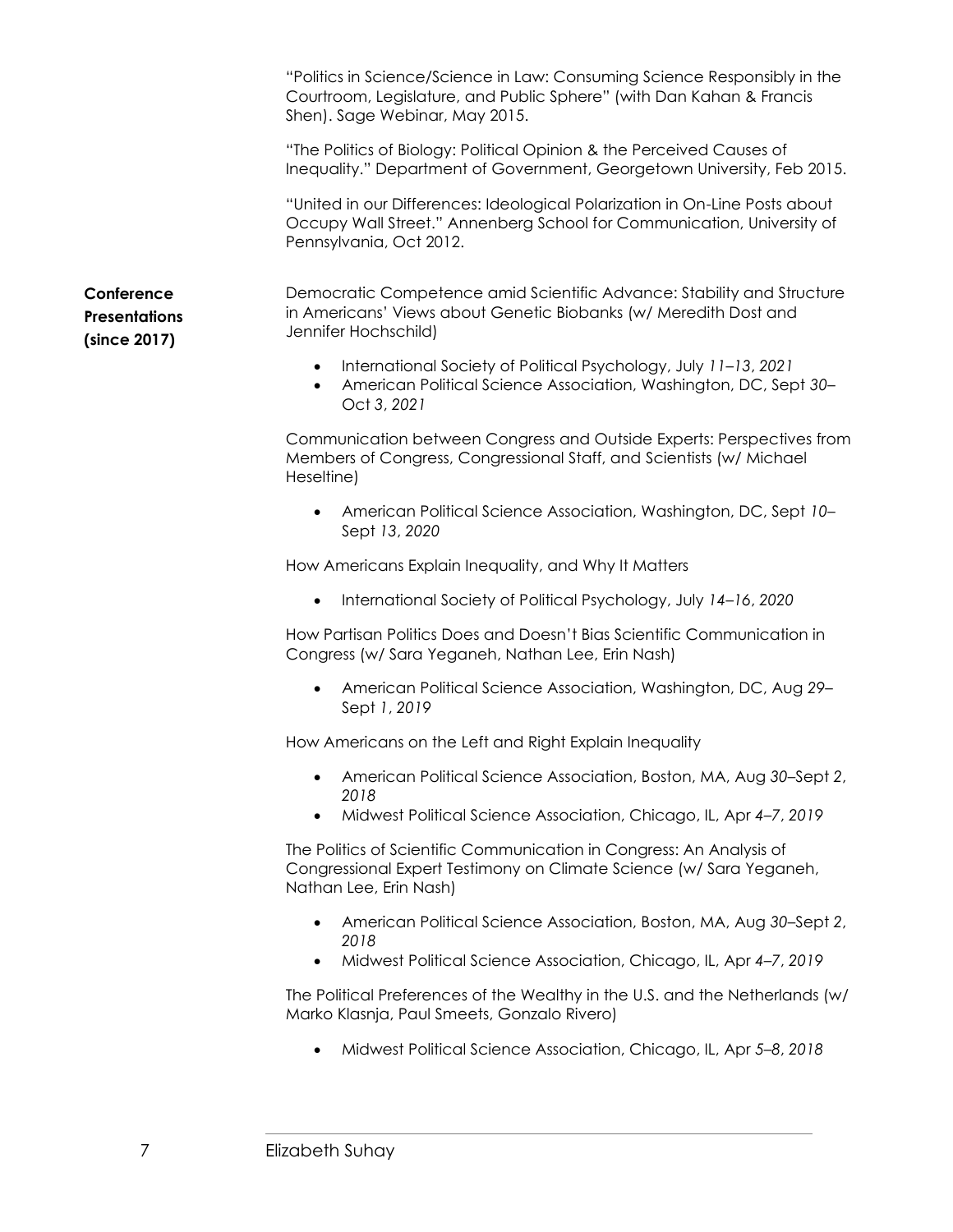|                           | Ideology of Affluence: Explanations for Inequality and Political Attitudes<br>among Rich Americans (w/ Marko Klasnja, Gonzalo Rivero)                                                                                                                                                       |
|---------------------------|---------------------------------------------------------------------------------------------------------------------------------------------------------------------------------------------------------------------------------------------------------------------------------------------|
|                           | American Political Science Association, San Francisco, CA, Aug 31-<br>$\bullet$<br>Sept 3, 2017<br>National Capital Area Political Science Association workshop,<br>$\bullet$<br>Georgetown, June 2, 2017<br>Midwest Political Science Association, Chicago, IL, Apr 6-9, 2017<br>$\bullet$ |
|                           | How Americans Explain Inequality, and Why It Matters                                                                                                                                                                                                                                        |
|                           | Cooperative Congressional Election Study conference, Sundance,<br>$\bullet$<br>UT, May 18-20, 2017                                                                                                                                                                                          |
|                           | What to Do about Inequality? It Depends on Who (or What) Is to Blame                                                                                                                                                                                                                        |
|                           | American Political Science Association, San Francisco, CA, Aug 31-<br>$\bullet$<br>Sept 3, 2017                                                                                                                                                                                             |
|                           | Midwest Political Science Association, Chicago, IL, Apr 6-9, 2017<br>$\bullet$                                                                                                                                                                                                              |
|                           | Individual Differences in Politically Motivated Reasoning (w/ Cengiz Erisen)                                                                                                                                                                                                                |
|                           | American Political Science Association, San Francisco, CA, Aug 31-<br>$\bullet$<br>Sept 3, 2017                                                                                                                                                                                             |
|                           | Midwest Political Science Association, Chicago, IL, Apr 6-9, 2017                                                                                                                                                                                                                           |
| <b>External Workshops</b> | Encountering Science in Everyday Life, American Academy of Arts &<br>Sciences, Cambridge, MA, June 1-2, 2017 (by invitation).                                                                                                                                                               |
|                           | Integrating Biopolitics and Political Psychology, UC Merced, June 20, 2016.                                                                                                                                                                                                                 |
|                           |                                                                                                                                                                                                                                                                                             |
|                           | St. Louis Area Methods Meeting, American University, Washington, D.C., April<br>20, 2016.                                                                                                                                                                                                   |
|                           | Understanding Science Denialism, Wake Forest, Winston-Salem, NC, July 9-<br>10, 2015 (by invitation).                                                                                                                                                                                       |
|                           | Methodology of Twin and Family Studies, University of Colorado, Boulder,<br>March 1-5, 2010 (competitive/NSF funded).                                                                                                                                                                       |
| <b>Teaching</b>           | <b>Courses</b>                                                                                                                                                                                                                                                                              |
|                           | American University: Politics in the U.S. (BA); Inequality in the U.S.<br>(BA/Complex Problems); Introduction to Political Research (BA); Political<br>Opinion in the U.S. (BA & MA); Capstone in Political Communication (MA);<br>U.S. Politics Proseminar (PhD); Political Behavior (PhD) |
|                           | Lafayette College: Introduction to American Government; Campaigns &<br>Elections in the U.S.; Political Parties and the Electoral Process; Political<br>Opinion and Participation in the U.S.; Emotions and Politics                                                                        |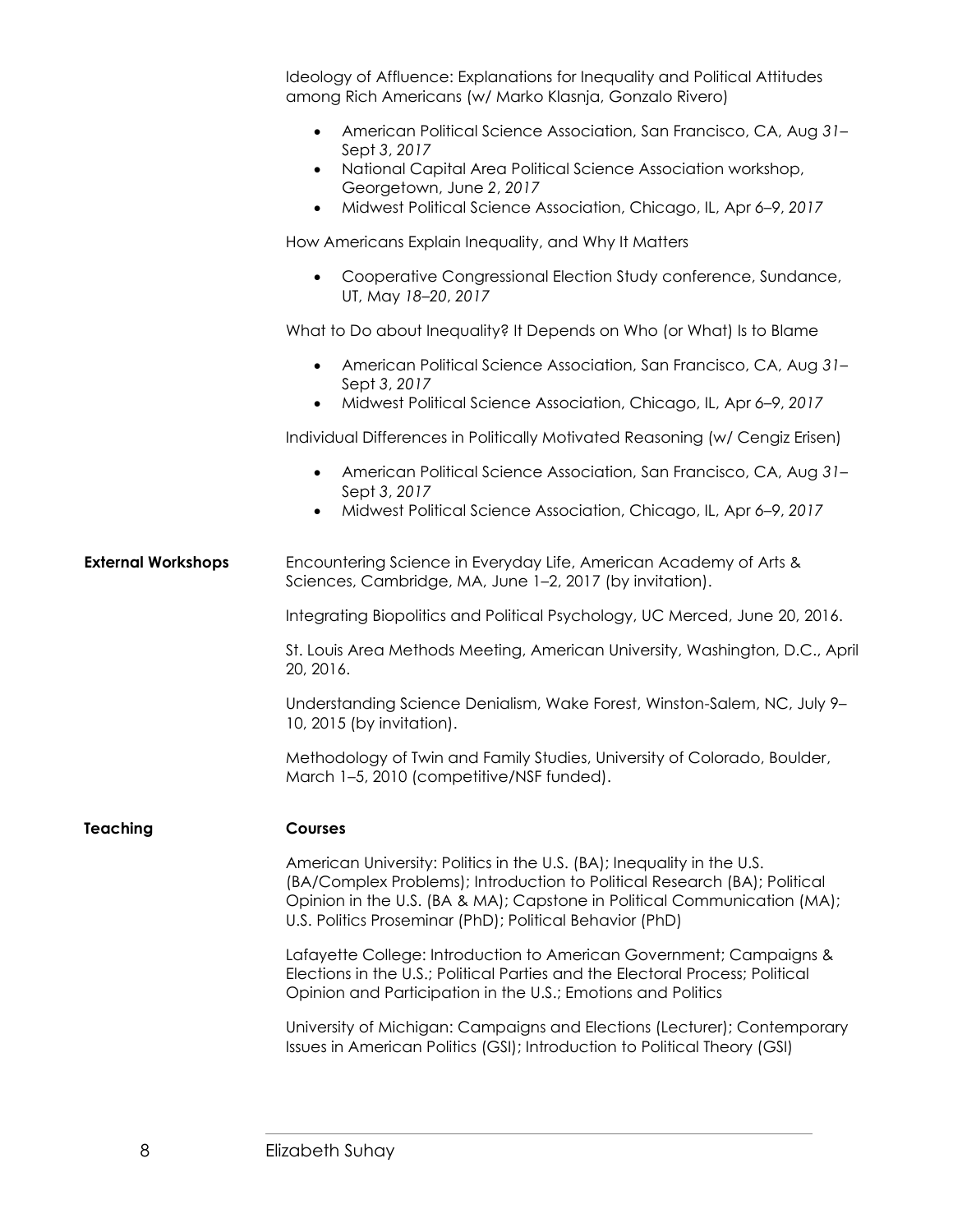### **Dissertation Committees**

Current: Michael Heseltine; Cassandra Tai (Iowa)

Completed: Em Bello-Pardo (Chair); William Jorgeson (Co-Chair); Simon Heuberger; Sara Yeganeh (Stony Brook)

### **Service Association Leadership Roles**

Section Chair, ISPP Social Inequality, Social Change, and Civic Development (2022)

Chair, APSA Class & Inequality (2020–)

Member, Governing Council, ISPP (2020–)

Program Chair, APSA Public Opinion (2021)

Chair, Diversity, Equity, & Inclusion, APSA Class & Inequality (2019–20)

Program Chair, MPSA Political Psychology (2013)

### **Association Committees**

Franklin L. Burdette Pi Sigma Alpha Award Chair, APSA (2021); Warren Miller Prize, APSA EPOVB (2019); Nominations Committee, SPSA (2019, 2022); Program Committee, Values in Medicine, Science, and Technology Conference (2017); Best Dissertation, APSA Political Psychology (2016); Roberta Sigel Chair, ISPP (2014); Best Poster, MPSA (2014); Best Dissertation, APSA Experiments (2012)

#### **Editorial Boards**

Science, Values, and the Public series, University of Pittsburgh Press (2019–); Political Behavior (2019–)

### **Panel Discussant**

APSA (2021, 2019, 2017, 2015, 2011, 2010, 2008); MPSA (2015, 2013, 2012, 2011, 2010, 2007, 2006); ISPP (2012); NYU-CESS Experimental Political Science Conference (2013, 2011)

### **Roundtables**

APSA (2021, 2019, 2014)

#### **Reviewer**

Journals: *American Journal of Political Science; American Political Science Review; American Politics Research; British Journal of Political Science; British Journal of Social Psychology; Climatic Change; Cognition & Emotion; Comparative Political Studies; Economics & Politics; Information, Communication, & Society; European Journal of Social Psychology; European Political Science Review; International Journal of Public Opinion Research; Journal of Communication; Journal of Conflict Resolution; Journal of Experimental Political Science; Journal of Experimental Social Psychology;*